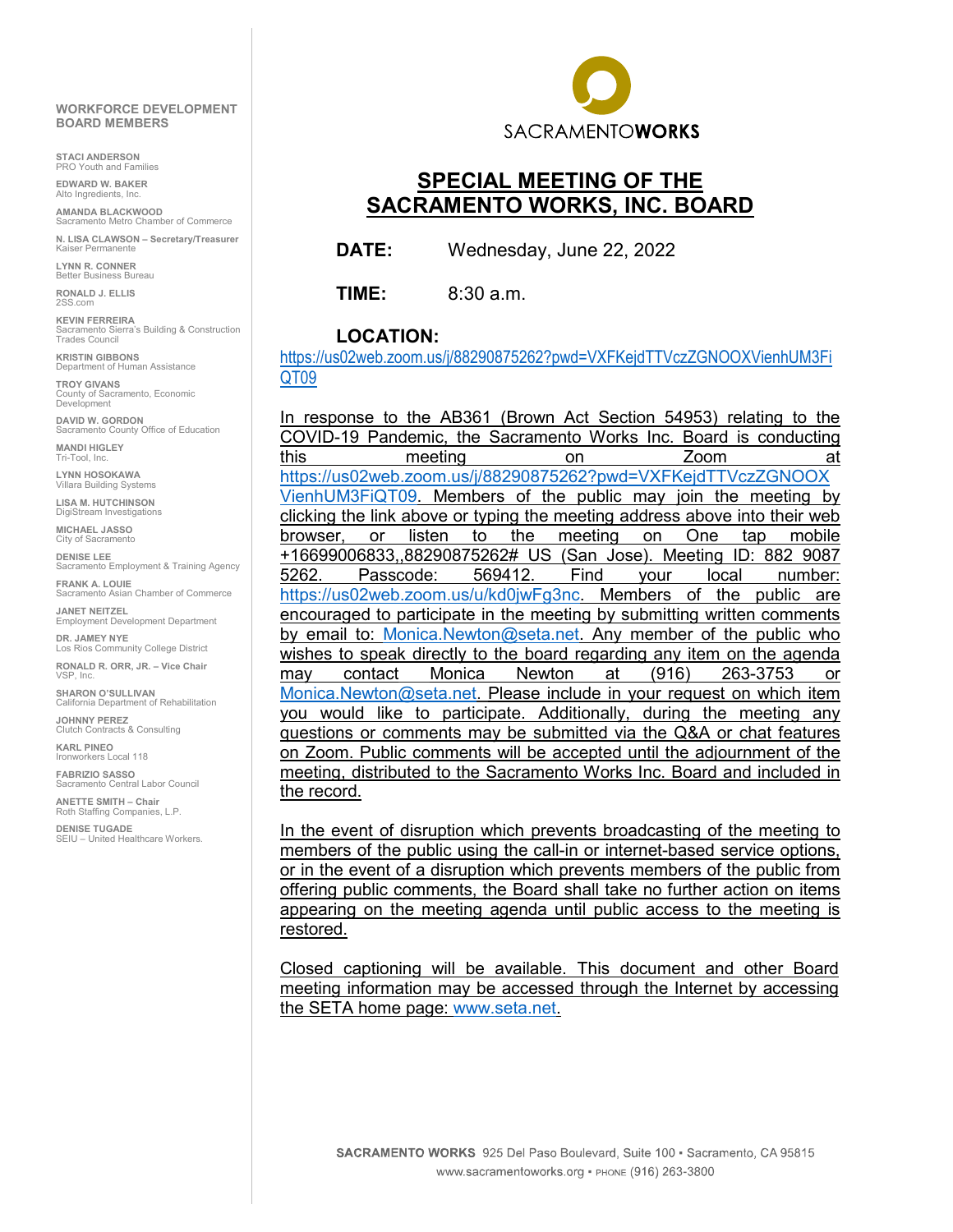# **A G E N D A**

# **I. Call to Order/Roll Call**

# **II. Action/Discussion Items**

- A. Approval of Findings and Authorization to Extend Use of Teleconferencing Procedures for Board Meetings During Declared State of Emergency and/or While State or Local Officials Continue to Impose or Recommend Measures to Promote Social Distancing (Legal Counsel)
- B. Agree with the SETA Governing Board to Approve Extending Folsom Cordova Community Partnership's, Workforce Innovation and Opportunity Act (WIOA), Title I, Youth Program Agreement, Program Year 2022-2023

### **III. Other Reports**

- 1. Chair
- 2. Members of the Board
- 3. Counsel
- 4. Public Participation

# **IV. Adjournment**

# **DISTRIBUTION DATE: Tuesday, June 14, 2022**

Sacramento Works Board meeting hosted by: Anette Smith (Chair), Ronald Orr (Vice Chair), Lisa Clawson (Secretary/Treasurer)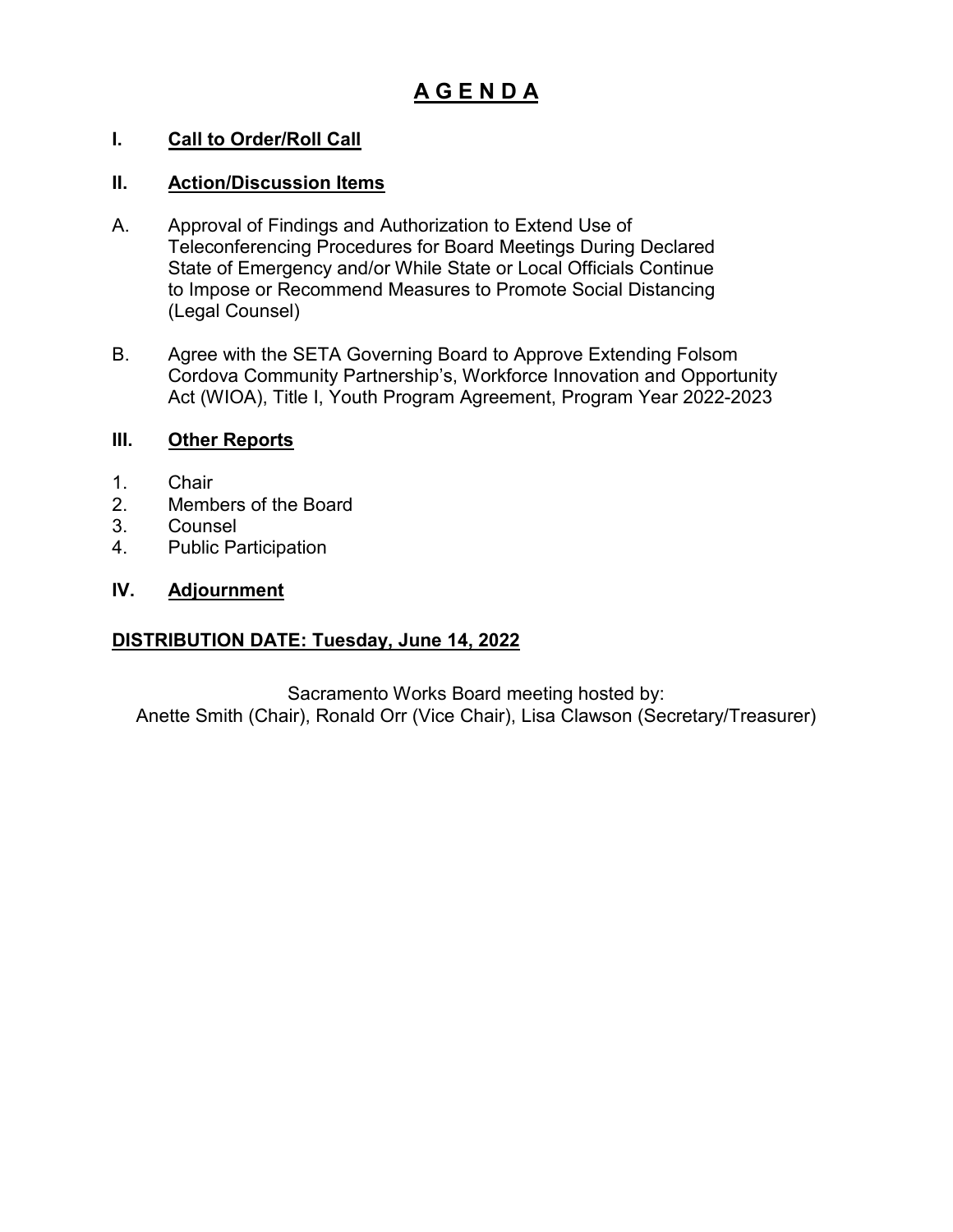# ITEM II-A- ACTION/DISCUSSION

### APPROVAL OF FINDINGS AND AUTHORIZATION TO EXTEND USE OF TELECONFERENCING PROCEDURES FOR BOARD MEETINGS DURING DECLARED STATE OF EMERGENCY AND/OR WHILE STATE OR LOCAL OFFICIALS CONTINUE TO IMPOSE OR RECOMMEND MEASURES TO PROMOTE SOCIAL DISTANCING

#### BACKGROUND:

California Governor Gavin Newsom has issued the long-existing state of emergency related to COVID-19, which remains in effect. Governor Newsom had previously authorized local agencies, by Executive Order, to conduct meetings under the Brown Act utilizing Zoom or other remote procedures to conduct meeting by modified teleconference procedures. In September 2021, the legislature signed and passed into law AB 361, which amended Section 54953 of the Brown Act to similarly authorize teleconferencing of Board Meetings, provided necessary procedures are followed.

Under AB 361, in the event of disruption which prevents broadcasting of the meeting to members of the public using the call-in or internet-based service options, or in the event of a disruption which prevents members of the public from offering public comments, the legislative body shall take no further action on items appearing on the meeting agenda until public access to the meeting is restored.

AB 361 also authorizes public agencies to continue to hold subsequent meetings via teleconference procedures during any state of emergency that directly impacts the ability of the members to meet safely in person or while State or local officials continue to impose or recommend measures to promote social distancing. The Governor's declared continuing state of emergency remains active and continues to serve to protect members of the public from unnecessary risk and exposure to COVID-19. In addition, Sacramento County continues to follow recommendations of the federal CDC promoting social distancing outside of the home and especially indoors. Given these circumstances, in order to allow for the next Board meeting to be held by teleconference procedures consistent with AB 361, the Board must make the following findings no later than 30 days after the first teleconferencing meeting and every 30 days thereafter by majority vote:

- a. The legislative body has reconsidered the circumstances of the state of emergency.
- b. Any of the following circumstances exists:
	- i. The state of emergency continues to directly impact the ability of the members to meet safely in person.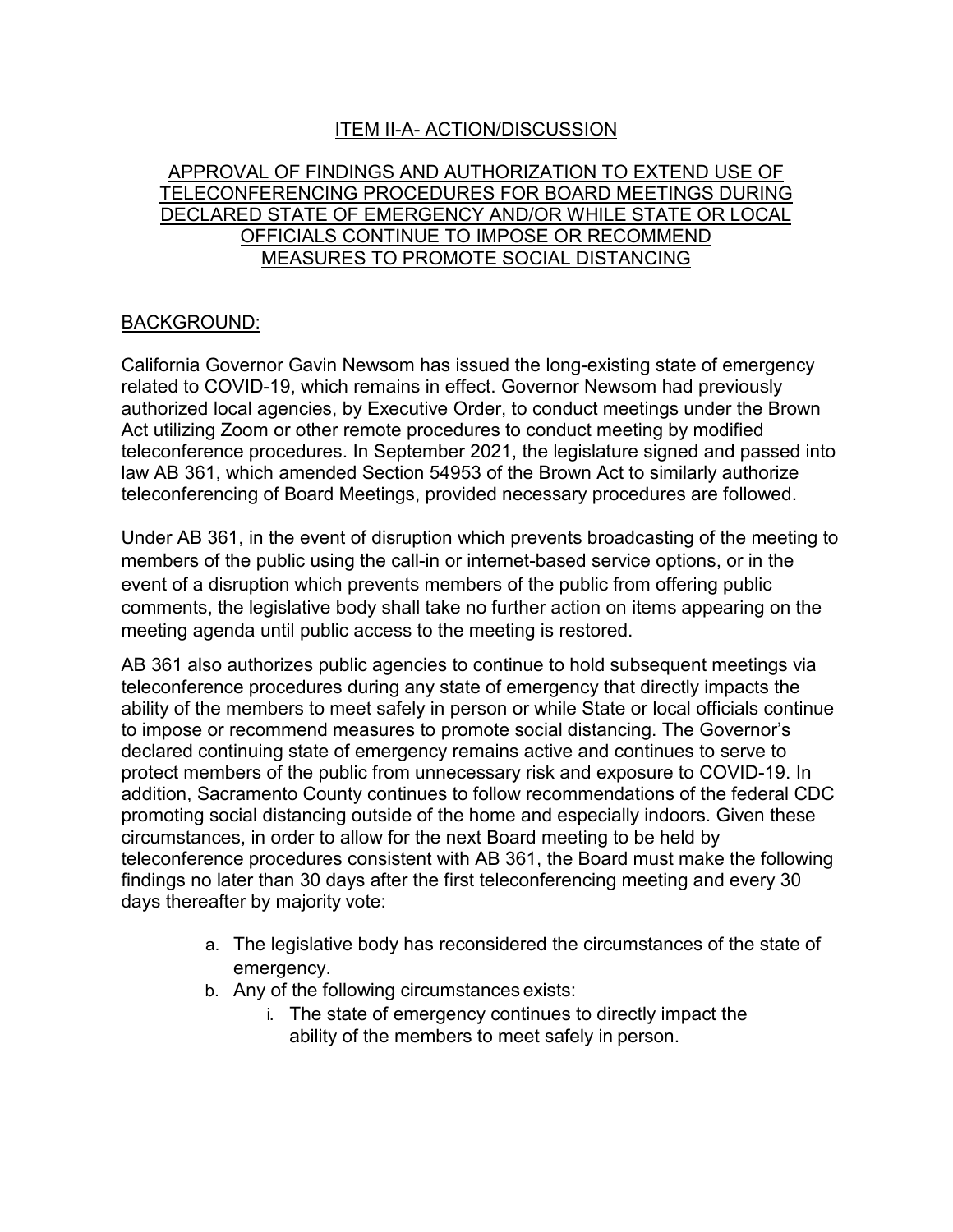#### ITEM II-A-ACTION/DISCUSSION (continued) Page 2

ii. State or local officials continue to impose or recommend measures to promote social distancing.

# RECOMMENDATION:

Authorize the continued use of teleconferencing for Sacramento Works Board meetings under AB 361, occasioned by the continuing state of emergency issued by Governor Newsom and the continuation of local and federal recommendations promoting social distancing outside of the home and especially indoors and, based thereon, make the following findings in support of this action:

- a. The Board has reconsidered the circumstances of the state of emergency.
- b. The following circumstances exist:
	- i. The state of emergency continues to directly impact the ability of the members to meet safely in person.
	- ii. State or local officials continue to impose or recommend measures to promote social distancing.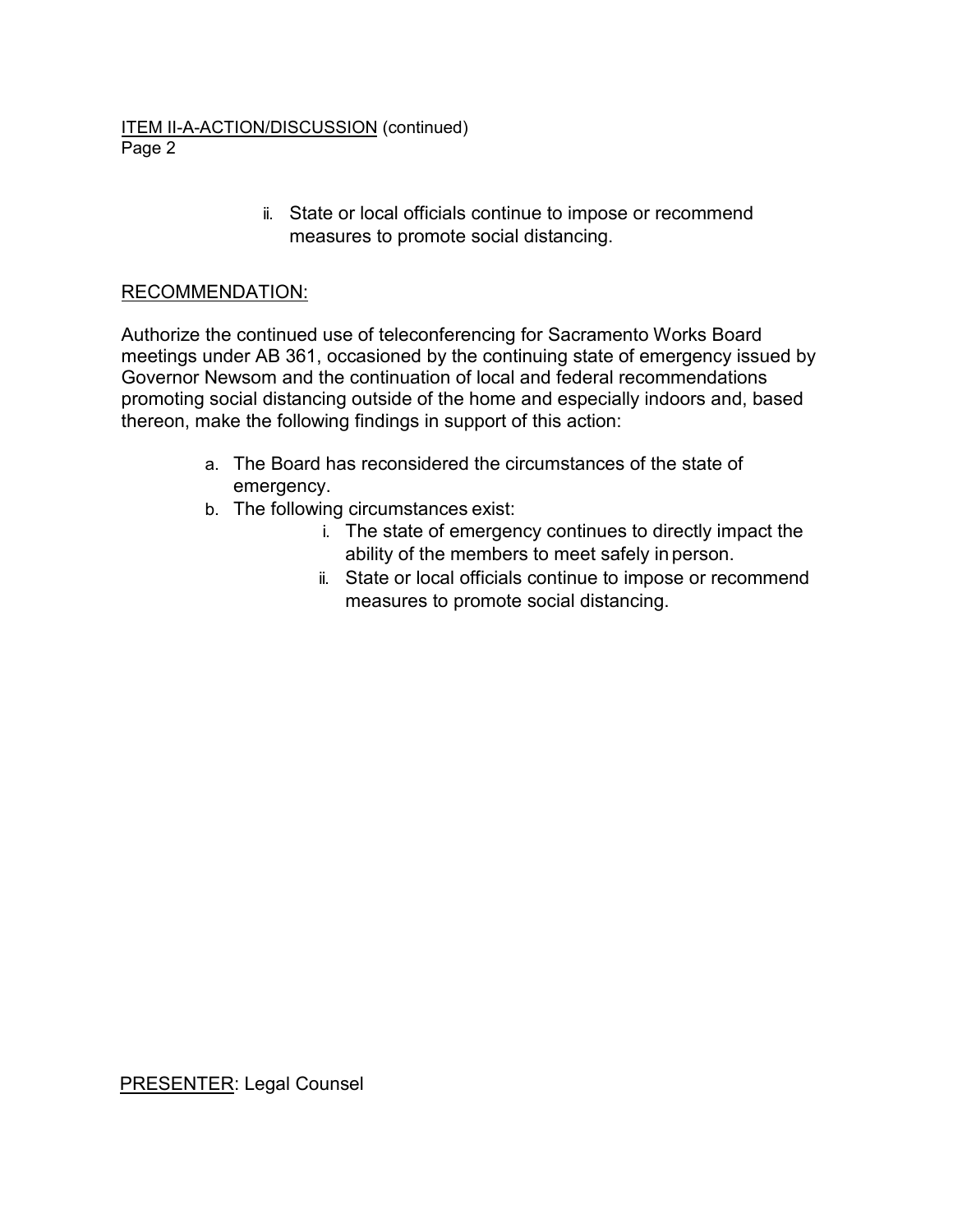# ITEM II-B – ACTION/DISCUSSION

# AGREE WITH THE SETA GOVERNING BOARD TO APPROVE EXTENDING FOLSOM CORDOVA COMMUNITY PARTNERSHIP'S, WORKFORCE INNOVATION AND OPPORTUNITY ACT (WIOA), TITLE I, YOUTH PROGRAM AGREEMENT, PROGRAM YEAR 2022-2023

# BACKGROUND:

In 2019, SETA procured WIOA Program Operators to provide In-School Youth and Outof-School Youth services, which allowed one-year extensions for up to three additional years. Subgrants were extended for two twelve-month periods July 1, 2020 - June 30, 2021, and July 1, 2021 – June 30, 2022. SETA/Sacramento Works has the option to extend subgrants for up to one additional year.

The Sacramento WIOA youth funds are allocated in two categories: Individualized Services for In-School Youth and Individualized Services for Out-of-School Youth.

### **Funding Extensions**

At the May 25, 2022, Sacramento Works, Inc. (SWI) Board Meeting, SWI approved the staff recommendation to extend subgrant awards for an additional year beginning July 1, 2022, and ending June 30, 2023. The funding recommendation was based on actual program enrollment numbers for PY 2021-2022 and the attainment of the statenegotiated performance goal of at least 68% in employment/education placement. Those providers who achieved or exceeded their enrollment goals and did not achieve at least 68% in placement in education/employment were approved for one additional slot over their enrollment goal. The providers who exceeded their enrollment goals and met or exceeded the 68% in placement in education/employment were approved for two slots over their enrollment goal. Those providers who substantially met enrollments based on the allowable plan deviation of 15%, achieving 85% of their enrollment goals, were approved for the same number of slots they enrolled in PY 21-22.

One provider, Folsom Cordova Community Partnership (FCCP), achieved less than 85% of their enrollment goal and was not recommended or approved for funding. FCCP' actual enrollments were 12 out of 24 (50% of goal) for PY 21-22.

At the SWI Board Meeting, the WIOA Youth funding allocation for PY 22-23 was unavailable, and therefore, the recommendation was based on the WIOA Youth funding allocation for PY 21-22. Subsequent to the SWI Board Meeting and prior to the SETA Governing Board Meeting, SETA received notice that its preliminary WIOA Youth funding allocation would increase by 13% (\$429,402).

At the June 2, 2022, SETA Governing Board Meeting, the Folsom Cordova Community Partnership (FCCP) petitioned the Board to change the funding recommendation.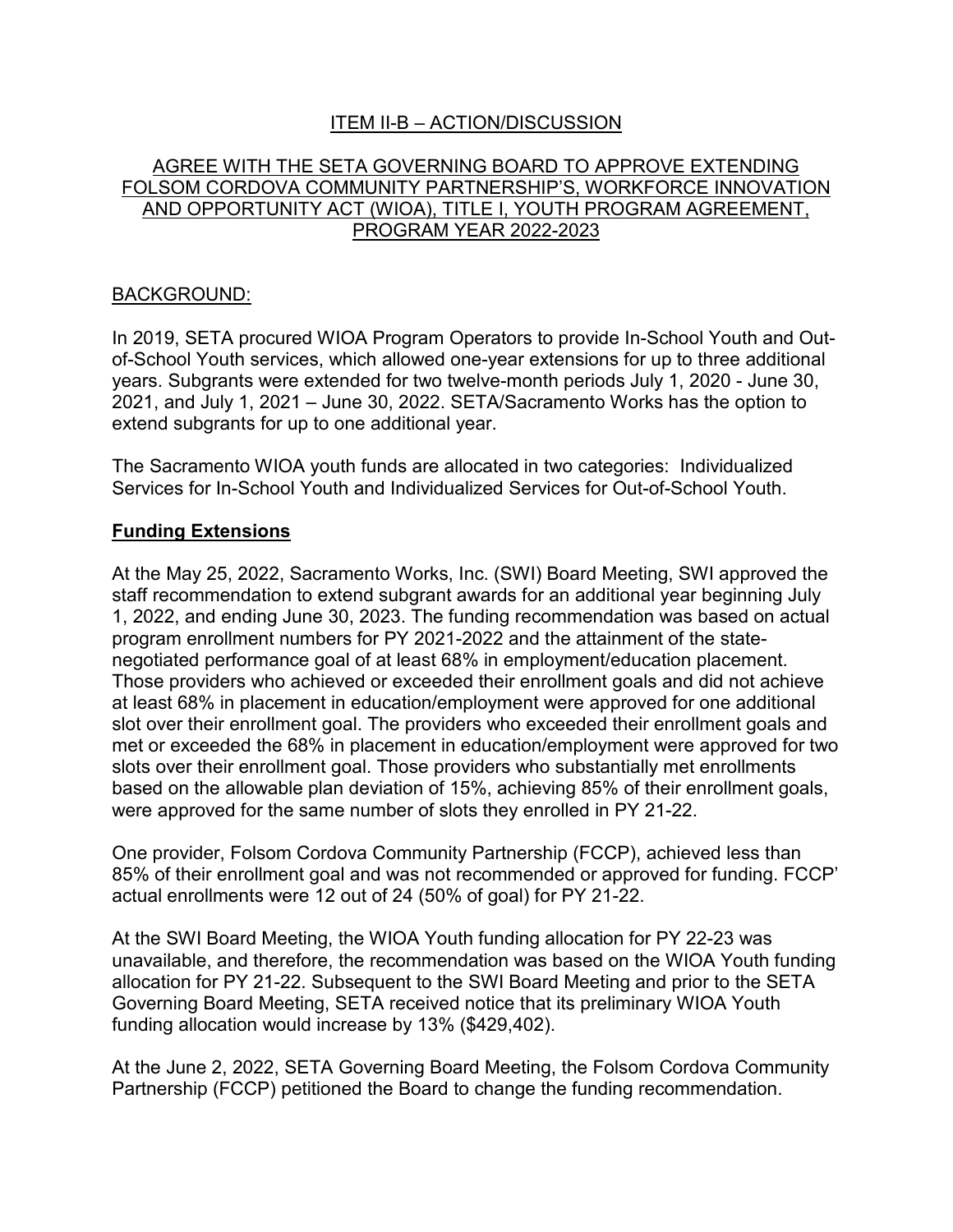# ITEM II-B-ACTION/DISCUSSION (continued) Page 2

FCCP's petition highlighted transition issues due to leadership and staff turnover, the impacts of the COVID pandemic, and the actions it has implemented that will ensure successful performance in PY 22-23.

The SETA Board revised the SWI Board's recommendation and funded Folsom Cordova Community Partnership (FCCP) based on its PY 21-22 actual enrollments (\$70,944 or 50% of its PY 21-22 funding). Major factors in the Board's decision were SETA's receipt of the preliminary funding allocation increase of 13% (\$429,402), and the actions implemented by FCCP to ensure successful performance in PY 22-23.

The Operating Agreement between the SWI Board and the SETA Governing Board defines the methods by which the Boards will work together to administer, supervise, and direct the workforce development activities as required by WIOA. The Operating Agreement includes the provision that the Boards will "endeavor to reach agreement" on the selection of youth providers. While the ultimate decision to fund FCCP rests with the SETA Governing Board, this decision is subject to the "endeavor to reach agreement" provision and because the SWI Board was unaware of the additional factors present before the Governing Board, this matter is being submitted to the SWI Board for consideration of the Governing Board's decision to fund FCCP with a portion of the additional 13% of funds.

Therefore, staff is returning with the recommendation to agree with the SETA Governing Board's decision to extend FCCP's agreement for one additional year to serve 12 Youth for a total funding award of \$70,944. Attached is an updated funding extension chart that includes FCCP. Staff will be available to answer questions. Staff anticipates that it will return to the SWI Board with a future recommendation for allocation of the remaining anticipated portion of the 13% increase, currently estimated to be \$358,458.

### RECOMMENDATION:

Agree with the SETA Governing Board to approve extending FCCP's WIOA Out-ofschool Youth Program agreement, PY 2022-2023.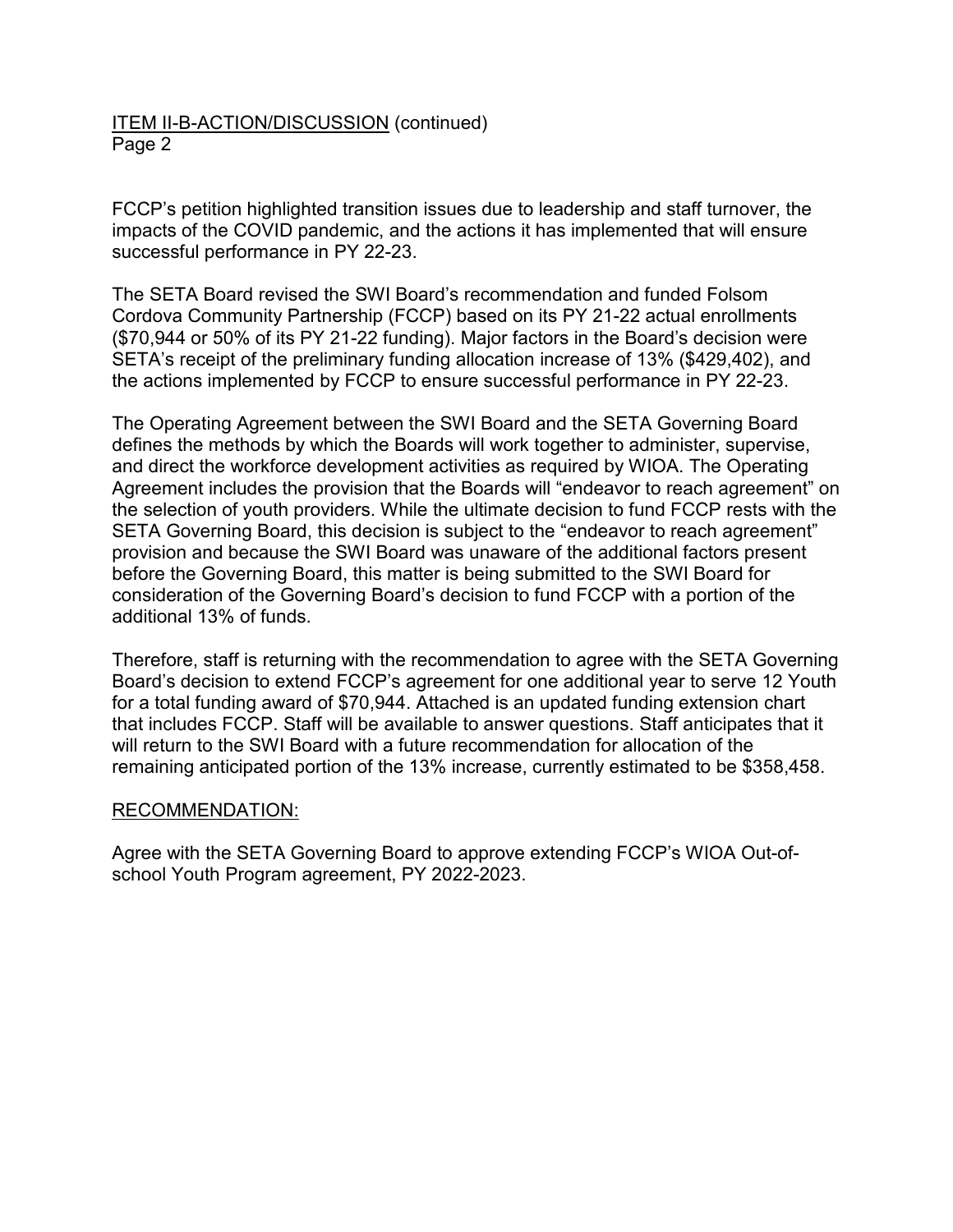# **WIOA Youth Funding Extension PY 2022-2023**

| <b>Out of School Youth Provider</b>         | 2021-2022<br><b>Funding</b> | # of Youth<br><b>PY 21-22</b> | 2022-2023<br><b>Funding</b> | # of Youth<br><b>PY 22-23</b> | <b>Cost Per</b><br><b>Participant</b> | <b>Area/Location</b>                                                                                                                                                                                |  |  |
|---------------------------------------------|-----------------------------|-------------------------------|-----------------------------|-------------------------------|---------------------------------------|-----------------------------------------------------------------------------------------------------------------------------------------------------------------------------------------------------|--|--|
| Lao Family Community Development            | \$120,680                   | 20                            | \$132,748                   | 22                            |                                       | North Sacramento, Foothill Farms, Del Paso Heights, Arden-Arcade, Oak Park,<br>\$6,034 South Sacramento, Meadowview, Florin/Hillsdale, EGACE, SCUSD, Galt, Mark<br>Sanders and Franklin AJCCs       |  |  |
| Waking the Village                          | 122,493                     | 21                            | 128,326                     | 22                            |                                       | Foothill Farms, Rio Linda, Del Paso Heights, Arden-Arcade, North Sacramento,<br>5,833 Oak Park, Florin, Meadowview/South Sacramento, Downtown/Franklin and Asian<br><b>Resources AJCCs</b>          |  |  |
| <b>Elk Grove Unified School District</b>    | 232,512                     | 42                            | 215,904                     | 39                            | 5,536                                 | South Sacramento, Elk Grove/Franklin and Galt AJCCs                                                                                                                                                 |  |  |
| Sacramento City USD                         | 165,950                     | 25                            | 172,588                     | 26                            | 6,638                                 | South Sacramento, Meadowview, Fruitridge, Florin, Florin-Perkins, North<br>Sacramento, Rancho Cordova, Arden Arcade, Del Paso Heights/SCUSD AJCC                                                    |  |  |
| California Human Development                | 120,000                     | 20                            | 132,000                     | 22                            | 6,000                                 | Galt/Franklin and Galt AJCCs                                                                                                                                                                        |  |  |
| <b>JUMA Ventures</b>                        | 100,827                     | 17                            | 106,758                     | 18                            |                                       | Oak Park, Meadowview, Del Paso Heights, Mather Field/Hillsdale and Asian<br>5,931 Resources AJCCs                                                                                                   |  |  |
| International Rescue Committee              | 116,500                     | 20                            | 110,675                     | 19                            | 5.825                                 | Arden-Arcade/Hillsdale AJCC                                                                                                                                                                         |  |  |
| <b>Goodwill Industries</b>                  | 141,336                     | 18                            | 149,188                     | 19                            |                                       | 7,852 Downtown, Midtown/ Mark Sanders AJCC                                                                                                                                                          |  |  |
| La Familia Counseling Center                | 189,888                     | 24                            | 181,976                     | 23                            | 7,912                                 | Downtown, Midtown, South Sacramento/Franklin and La Familia AJCCs                                                                                                                                   |  |  |
| Asian Resources, Inc.                       | 148,019                     | 17                            | 156,726                     | 18                            |                                       | Downtown, Midtown, South Sacramento, Rancho Cordova, North Highlands, Arden-<br>8,707 Arcade, South Natomas, Del Paso Heights/Asian Resources, Franklin and Mark<br>Sanders AJCCs                   |  |  |
| North State Building Industry<br>Foundation | 176,712                     | 24                            | 191,438                     | 26                            |                                       | Foothill Farms, North Highlands, Rancho Cordova, Arden Arcade, Meadowview,<br>7,363 South Sacramento, Rosemont, Antelope/Hillsdale, Mather, Crossroads and<br>Greater Sacramento Urban League AJCCs |  |  |
| Greater Sacramento Urban League             | 113,648                     | 16                            | 127,854                     | 18                            |                                       | Del Paso Heights, Oak Park/Greater Sacramento Urban League and Hillsdale<br>$7,103$ $AJCCs$                                                                                                         |  |  |
| Folsom Cordova Community<br>Partnership     | 141,888                     | 24                            | 70,944                      | 12                            | 5,912                                 | Rancho Cordova, Rosemont, Folsom and Mather AJCCs                                                                                                                                                   |  |  |
|                                             | \$1,890,453                 | $288$ \$                      | 1,877,125                   | 284                           | \$86,646                              |                                                                                                                                                                                                     |  |  |